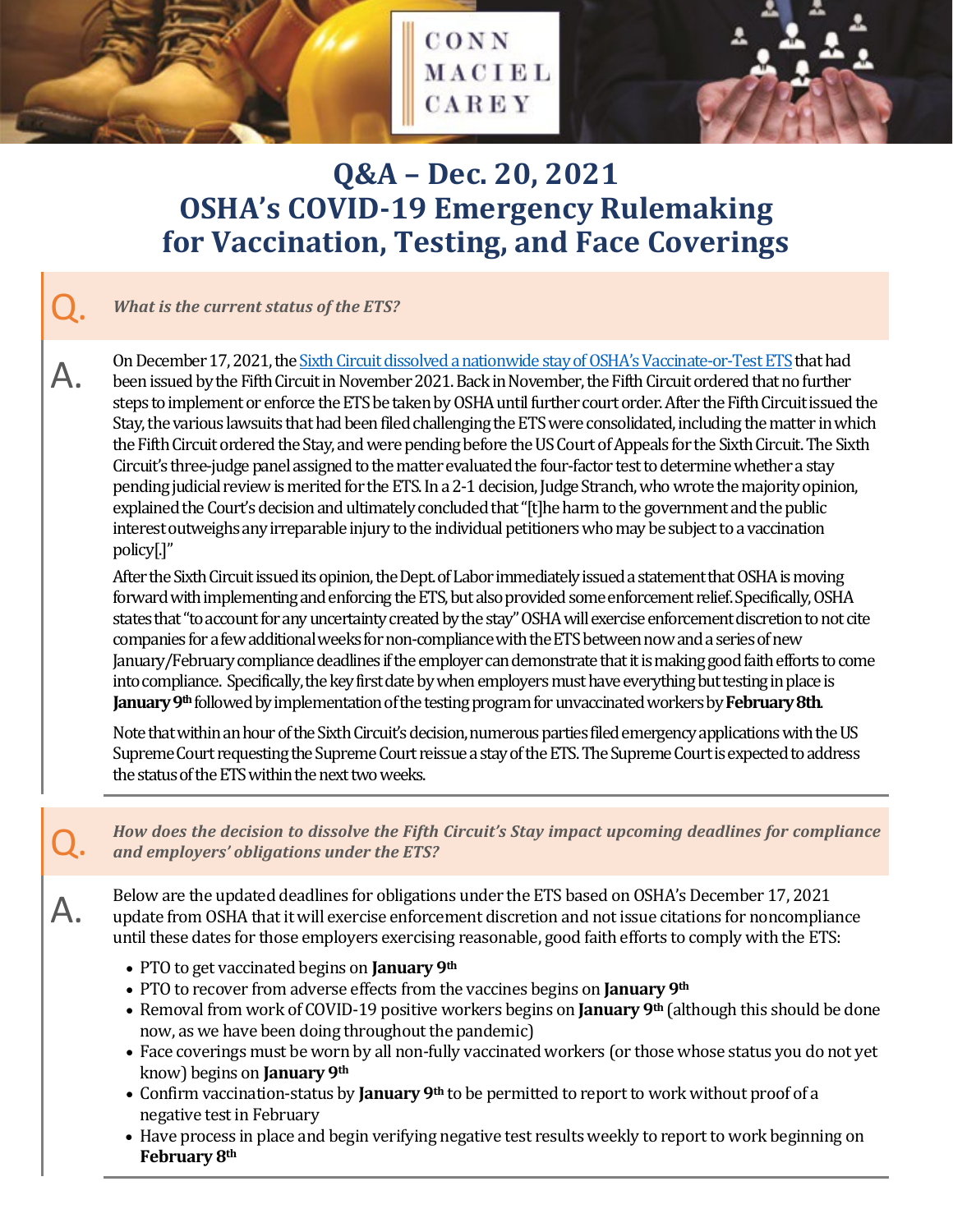Does this standard immediately apply to State OSHA plans, or do they need to promulgate their *own emergency standard?*

State Plan states will need to produce their own standard, though for many state plans this often means adopting the<br>Federal OSHA standard verbatim. According to OSHA's policies on emergency standards, "State Plans are req have an ETS that is at least as effective as an ETS issued by Federal OSHA 30 days following publication." If a State Plan fails to adopt this ETS, or a comparable standard, such failure to act will result in a determination by Federal OSHA that the State Plan is not at least as effective as Federal OSHA. When Federal OSHA determines that a State Plan is no longer fulfilling its statutory responsibilities under the OSH Act by failing to meet Federal requirements under Section 18 for continued approval, Federal OSHA may commence proceedings to ensure adequate protections for covered workers within the state. For State Plans covering the private sector that have final approval, this may include OSHA's reconsideration andpossible revocation of the State Plan's final approval status, to reinstate concurrent federal enforcement authority as necessary within the State Plan. For State Plans covering the private sector without final approval, OSHA may revise the State Plan's Operational Status Agreement to provide for federal enforcement activity. It is unclear how the previous Stay of the ETS may impact these timelines.

Q. *How does the ETS intersect with competing or conflicting state laws or resistance by State OSH Plan agencies?*

In the very first FAQ included in OSHA's specific guidance on the ETS, OSHA asserts:<br>This ETS preempts States, and political subdivisions of States, from adopting and enforcing workplace requirements relating *to the occupational safety and health issues of vaccination, wearing face coverings, and testing for COVID-19, except under the authority of a Federally-approved State Plan. In particular, OSHA intends for the ETS to preempt and invalidate any State or local requirements that ban or limit an employer's authority to require vaccination, face covering, or testing. State and local requirements that prohibit employers from implementing employee vaccination mandates, or from requiring face coverings in workplaces, serve as a barrier to OSHA's implementation of this ETS, and to the protection of America's workforce from COVID-19.*

*To ensure that the ETS supplants the existing State and local vaccination bans and other requirements that could undercut its effectiveness, and to foreclose the possibility of future bans, OSHA clearly defined the issues addressed by the ETS in section 1910.501(a). OSHA's authority to preempt such State and local requirements comes from section 18 of OSH Act, and from general principles of conflict preemption. As the Supreme Court has explained, under section 18, once OSHA promulgates federal standards addressing an occupational safety and health issue, States may no longer regulate that issue except with OSHA's approval and the authority of a Federally-approved State Plan.Gade v. National Solid Wastes Management Ass'n, 505 U.S. 88 (1992);see29 U.S.C. 667.*

A state can avoid preemption ONLY if it submits and receives federal approval to operate a State OSH Plan agency, and those agencies are required to adopt an ETS that is "at least as effective" as the Federal standard. So, for State Plan states, the state OSH agencies will need to adopt amendments that reflect these new vaccination and testing requirements as explained in the prior FAQ.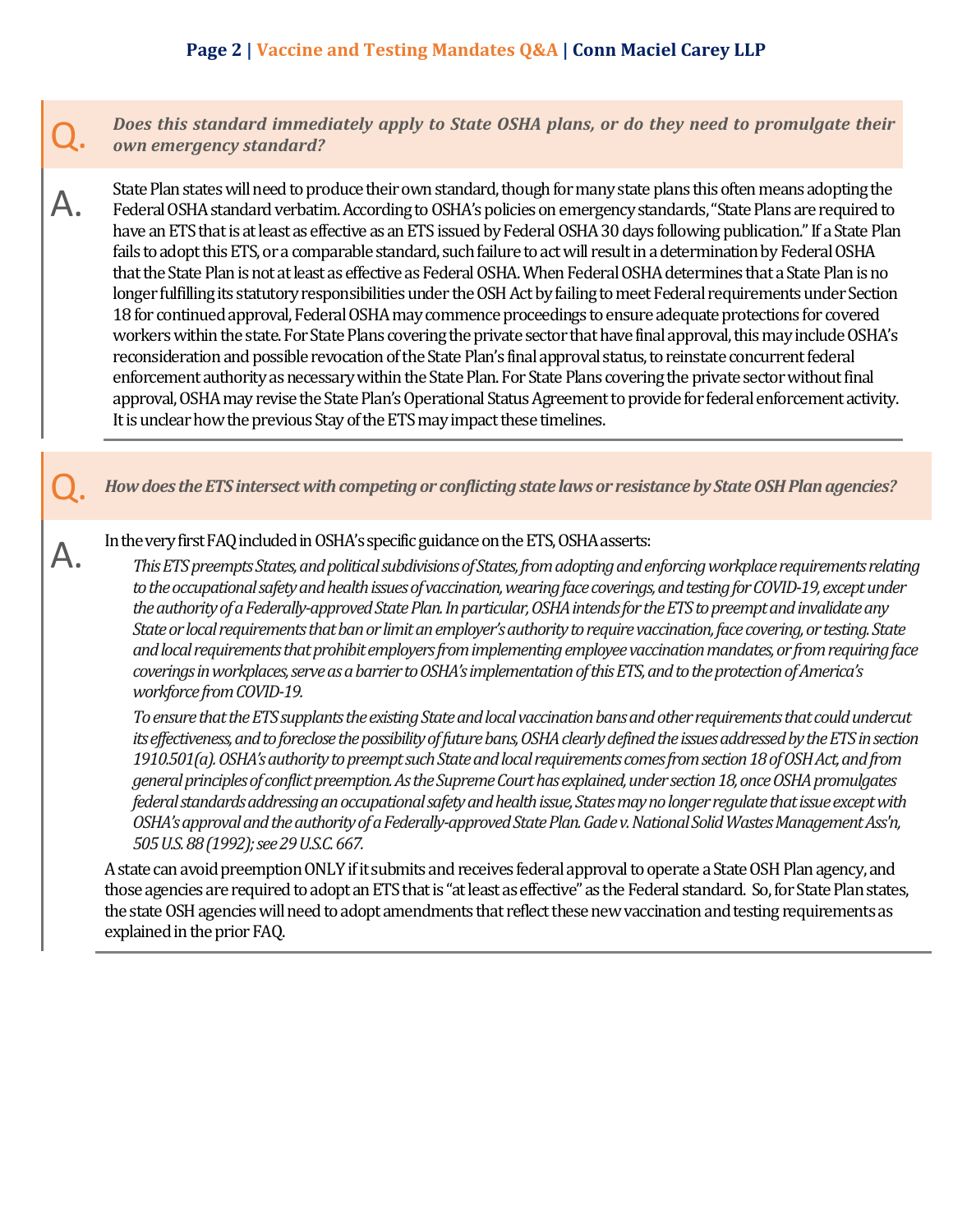## Q. *What does the ETS require?*

Although there are several related obligations and nuances to the different subsections of the ETS, the 8<br>
core requirements are: core requirements are:

- **1. PTO for vaccination** Up to 4 hours of paid time off, including travel time, at the employee's regular rate of pay per dose for employees to get vaccinated (only for vaccinations that occur after the effective date of the ETS - Nov. 5, 2021)
- **2. PTO to recover from vaccination** A reasonable amount of time off and paid sick leave to recover from side effects experienced following any vaccination dose (other than booster shots) for recovering from adverse effects of the vaccines
- **3. Implement a soft-vaccine mandate, which requires vaccination or testing to report to work** – A soft-vaccine mandate, under which an employee may only report to the workplace after demonstrating:
	- Proof of being fully vaccinated; or
	- Proof of a negative COVID-19 test result from within the last week for those who decline vaccination or to share vaccination status.
- **4. Face coverings for unvaccinated workers** –For employees who decline vaccination, ensure they wear a face covering that fully covers the nose and mouth at all times while working indoors, with some exceptions, and when occupying a vehicle with another person for work, regardless of the levels of community transmission.
- **5. Prompt notice and removal from work for COVID-19+ cases** Require each employee to promptly notify the employer when they receive a positive COVID-19 test or are diagnosed with COVID-19 by a licensed healthcare provider AND immediately remove such employees from the workplace and keep them removed until the employee:
	- Receives a negative result on a COVID-19 nucleic acid amplification test (NAAT) following a positive result on a COVID-19 antigen test if the employee chooses to seek a NAAT test for confirmatory testing;
	- Meets the return-to-work criteria in CDC's "Isolation Guidance"; or
	- Receives a recommendation to return to work from a licensed healthcare provider
- **6. Prepare a** *written* **vaccination, testing, and face covering policy** Policy must include how the employer will address each of the requirements of the standard including:
	- **Vaccination requirements**
- Removal and return-to-work criteria<br>Face covering requirements
- **Testing requirements**
- Face covering requirements
- **7. Information to Provide to employees** Employers must inform each employee about:
	- The requirements of the ETS as well as any employer policies and procedures established to implement the ETS;
	- COVID-19 vaccine efficacy, safety, and the benefits of being vaccinated, by providing them a copy of this document: ["Key Things to Know About COVID-19 Vaccines"](https://www.cdc.gov/coronavirus/2019-ncov/vaccines/keythingstoknow.html)
	- The requirements of 29 CFR 1904.35(b)(1)(iv), which prohibits the employer from discharging or in any manner discriminating against an employee for reporting a work-related injuries or illness, and section 11(c) of the OSH Act, which prohibits the employer from discriminating against an employee for exercising rights under the OSHA Act, including the ETS;
	- The prohibitions of 18 U.S.C. 1001 and of section  $17(g)$  of the OSH Act, which provide for criminal penalties associated with knowingly supplying false statements or documentation.
- **8. Enhanced reporting requirements for COVID-19 cases**  Covered employers must report *all* workrelated COVID-19 fatalities to OSHA within 8 hours of learning of the reportable case AND workrelated COVID-19 in-patient hospitalizations within 24 hours of learning of the reportable case.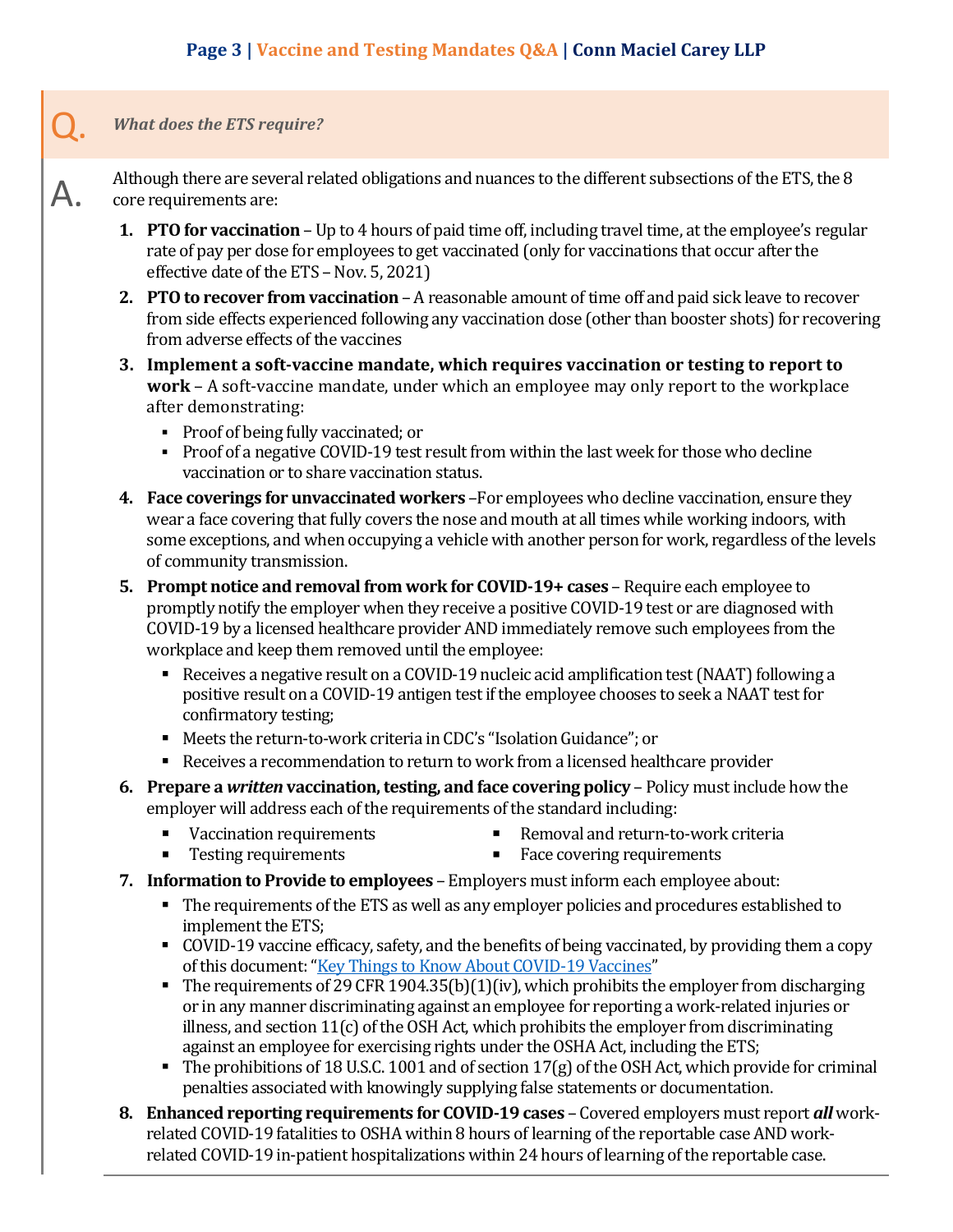Q. *Which employers are covered by the ETS and how should an employer determine whether it meets the threshold number of employees for coverage?*

The ETS only covers employers with 100 or more employees. The number of employees is determined on a firm-<br>wide or corporate-wide basis, i.e., not at the individual location or establishment level. The count should be base on the number of employees at all establishments under a single corporate entity The employee count is to include part-time employees, seasonal employees, and all employees hired directly by the employer regardless of their work location (home-based, outdoors, etc.). Temporary employees sourced through a staffing agency assigned to a host employer will NOT be included in the calculation, nor are independent contractors.

For multi-employer worksites, such as a construction site, each employer represented—the host employer, the general contractor, and each subcontractor—must count only their own employees to determine coverage under the ETS. Each employer's count must include all employees directly employed by the corporate entity, regardless of whether they are spread out over multiple construction sites.

The 100-employee threshold is based on the number of employees as of the effective date of the standard (Nov. 5, 2021). However, if an employer has less than 100 employees on November 5, 2021 but will be increasing its workforce to 100 or more employees during the life of the ETS, that employer would be covered by the ETS as soon as the 100-employee threshold is met. Once the 100-employee threshold is met, the ETS applies to the company for the duration of the ETS, even if the employee count dips below 100 employees again.

## Q. *Which employees/workplaces are NOT covered by the ETS?*

- The ETS does NOT apply to:<br>• Workplaces covered by OSHA's earlier COVID-19 emergency temporary standard for healthcare (even though that ETS is set to expire in a few weeks
	- Workplaces that are covered by the federal contractor vaccine-mandate under the Safer Federal Workforce Task Force COVID-19 Guidance for Federal Contractors and Subcontractors
	- Employees who do not report to a workplace where other individuals (e.g., coworkers or customers) are present
	- Employees working from home
	- Employees who work exclusively outdoors

Note that these employees must still be included in the employee count to determine ETS coverage.

## Q. *Does the requirement of the ETS apply to employees who work outdoors?*

No, if they work **exclusively** outdoors as defined by the ETS. As a threshold matter, even if a particular employer is covered by the standard, and even if you have to "count" every employee towards the 100-employee thresh substantive requirements of the standard do not apply to employees who work exclusively outdoors under 29 CFR 1910.501(b)(3)(iii). Per OSHA guidance, in order to qualify as work performed exclusively outdoors, employees must:

- work outdoors on all days (i.e., an employee who works indoors on some days and outdoors on other days would not be exempt from the requirements of [the] ETS);
- not routinely occupy vehicles with other employees as part of work duties; and
- work outdoors for the duration of every workday except for de minimis use of indoor spaces where other individuals may be present – such as a multi-stall bathroom or an administrative office – as long as the time spent indoors is brief, or occurs exclusively in the employee's home (e.g., a lunch break at home).

OSHA does not define de minimis in the ETS or its guidance, but we think there is a good argument to be made that if the time spent indoors is cumulatively less than 15 minutes per day (making it impossible to experience or cause a close contact to occur), that should be considered "de minimis."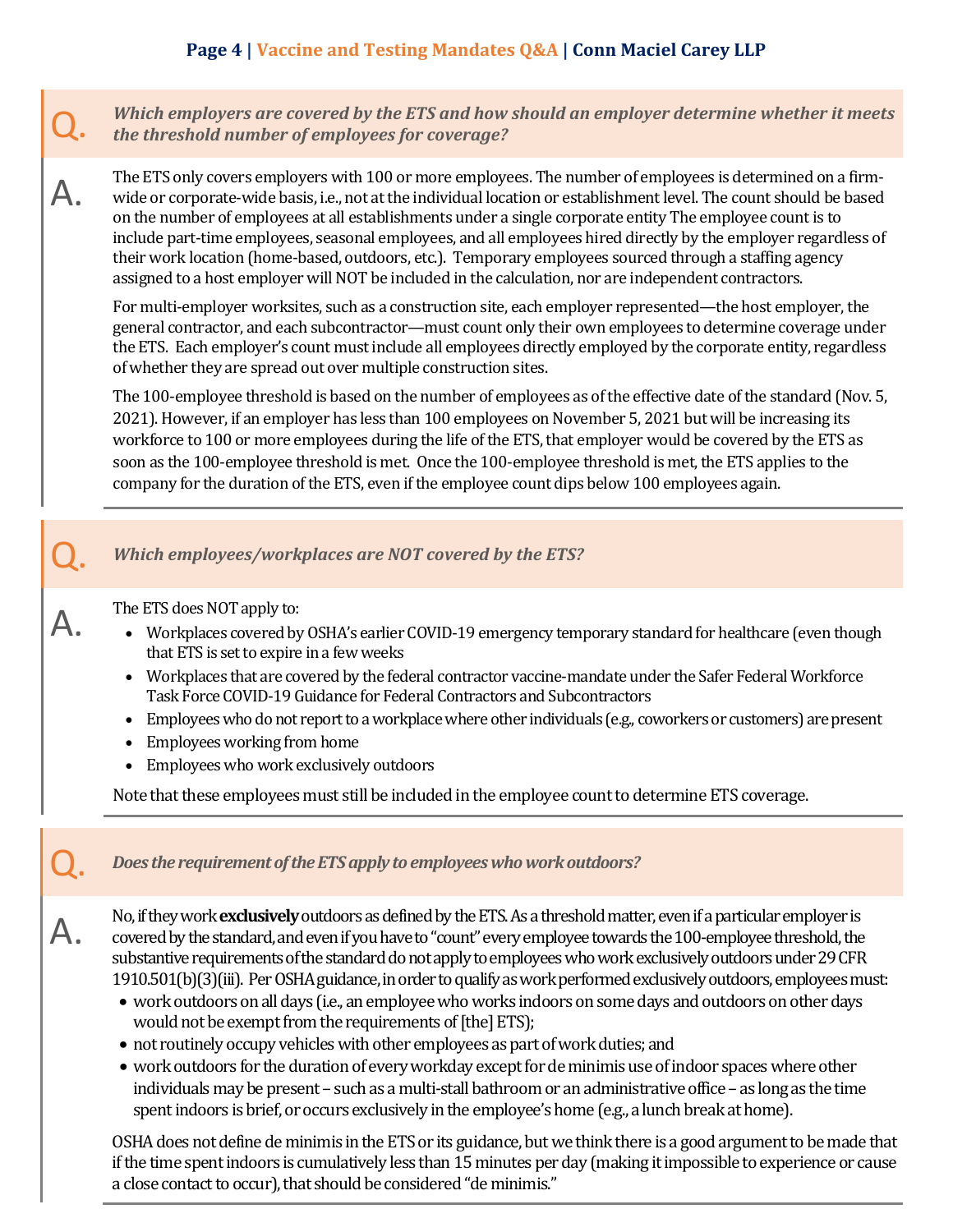# **Page 5 | Vaccine and Testing Mandates Q&A | Conn Maciel Carey LLP**

Q. *How does this new ETS apply to employees working remotely, i.e., those who are not reporting to the employer's brick and mortar workplace with other co-workers?*

OSHA has created an exception to the requirements of the ETS for workers who work "remotely," specifically those<br>A. employees who do not report to a workplace where other individuals such as coworkers or customers/the pub are present or work from home. In explaining this exception, OSHA states that it "would apply to work in a solitary location, such as a research station where only one person (the employee) is present at a time. In that situation, the employee is not exposed to any potentially infectious individuals at work." Telework activities are similarly not covered by the ETS on the same basis. Accordingly, employees in this circumstance are not subject to the requirements of the ETS (though, they must still be counted for purposes of the 100- employee threshold as previously stated).

## Q. *How is "fully vaccinated" defined by the ETS?*

The ETS defines "fully vaccinated" as two weeks after receiving a single dose vaccine or after receiving the second dose of a two-dose vaccine. And the ETS expressly accepts not only the US FDA-approved vaccines, but also those vaccines that are listed for emergency use by the World Health Organization or administered as part of a clinical trial at a US site, if the recipient is documented to have primary vaccination with the active (not placebo) COVID-19 vaccine. Because the CDC has not (yet) changed its definition of "fully vaccinated" to account for vaccine boosters, the ETS does not mandate a booster shot to be "fully vaccinated." Even though it's not required by the ETS, we certainly recommend keeping documentation of employees' booster shots in your employee vaccine status records.

#### Q. *Does the ETS provide for a natural antibody exemption to vaccination/testing requirements?*

No, the ETS does not provide a blanket exemption from vaccination or testing requirements for those<br>individuals who have had and recovered from COVID-19. Therefore, an employee previously infected with COVID-19 but who has not been vaccinated must be treated the same as any other unvaccinated employee, and either receive a vaccination or undergo weekly COVID-19 testing and wear a face covering in the workplace. However, the ETS does permit workers who test positive for COVID-19 or are diagnosed with COVID-19 by a licensed healthcare provider to forego weekly testing for a 90-day period after receipt of the positive test or COVID-19 diagnosis. The rationale for the testing exemption after the first 90 days of a COVIDpositive diagnosis, is the high likelihood of false positive result that does not indicate active infection.

If an employee is claiming a medical or religious exemption to vaccination, what form of *documentation or proof would be deemed acceptable to substantiate the claim?*

#### A. **Medical/Disability Accommodation Requests**

Employers have the flexibility to establish their own processes that permit employees to request a medical exemption from the COVID-19 vaccination requirements. Some best practices are as follows:

• Ensure all documentation confirming recognized clinical contraindications to COVID-19 vaccinations for employees seeking a medical exemption are signed and dated by a licensed practitioner who is not the individual requesting the exemption and is acting within their respective scope of practice based on applicable state and local laws.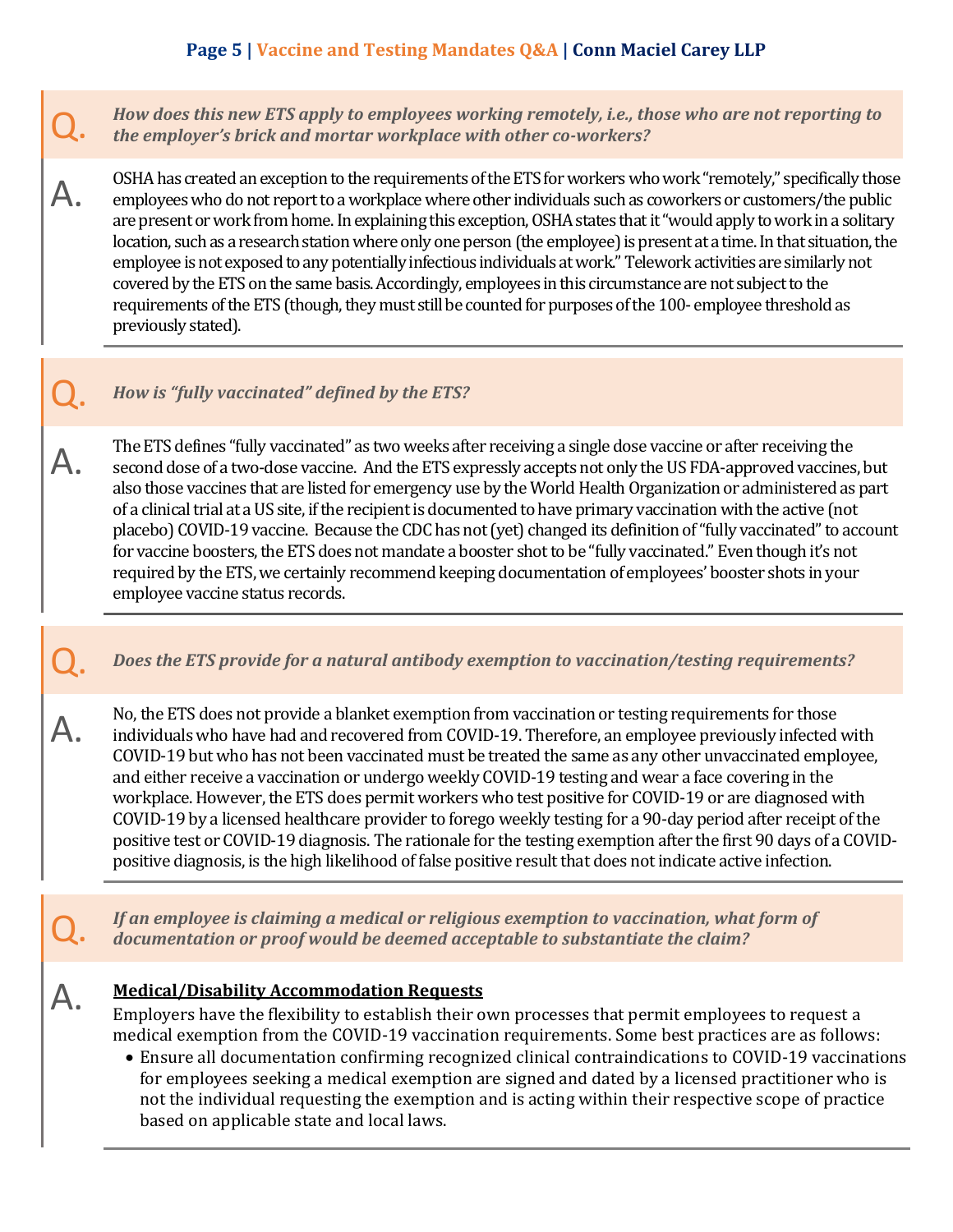# **Page 6 | Vaccine and Testing Mandates Q&A | Conn Maciel Carey LLP**

- This documentation should contain all information specifying which of the authorized COVID-19 vaccines are clinically contraindicated for the staff member to receive and the recognized clinical reasons for the contraindications.
- An employer can require a statement by the authenticating practitioner recommending that the staff member be exempted from COVID-19 vaccination requirements and explaining the reasons for that recommendation.

### **Religious Accommodation Requests**

Employers also have the flexibility to establish their own processes that permit employees to request a religious exemption from the COVID-19 vaccination requirements. Requests for religious exemptions should be documented. At the very least, an employer should require an employee to submit, in writing, that: (1) he has a sincerely held belief that prohibits him from receiving the vaccination; and (2) that belief is religious rather than secular or scientific in nature.

If an employee requests a religious exemption based on a personal philosophy, does not readily demonstrate that their belief is sincere or religious in nature, or makes a religious exemption request that is too generalized to understand, such as a statement that "my religion" prohibits vaccination, you may legitimately ask for more information about or question the claimed religious belief, such as:

- Request additional information about the employee's belief system, the nature and tenets of their asserted beliefs, and how they follow the practice or belief.
- Review written religious materials describing the belief or practice.
- Obtain a supporting statement from a religious leader or another member of their community who is familiar with the employee's belief system.

Once an employee makes a request for accommodation and provides the necessary documentation, an employer must engage in the interactive process and provide an accommodation unless it would be an undue hardship on the employer. The undue hardship analysis is individualized and would have to be performed in response to each request for accommodation and based on the type of accommodation request. The undue hardship standard is different for a request based on disability under the ADA and a request based on religion under Title VII. Under the ADA, the standard is "significant difficulty or expense," while the bar under Title VII is lower – more than a de minimis cost.

### What does the ETS require as far as the timing of weekly testing?

For the testing component of the rule, an employee who reports to a workplace where other individuals<br>Such as coworkers or customers are present, at least one day every seven days, must:

- Be tested for COVID-19 at least once every 7 days; and
- Provide documentation of the most recent COVID-19 test result to the employer no later than the 7<sup>th</sup> day following the date on which the employee last provided a test result.

An employee who does not report to such a workplace during a period of seven or more days (e.g., teleworking for two weeks prior to reporting to a workplace with others) must:

- Be tested for COVID-19 within 7 days prior to returning to the workplace; and
- Provide documentation of that test result to the employer upon return to the workplace.

If an employee does not provide documentation of a COVID-19 test result as required above, the employer must keep that employee removed from the workplace until the employee provides a test result.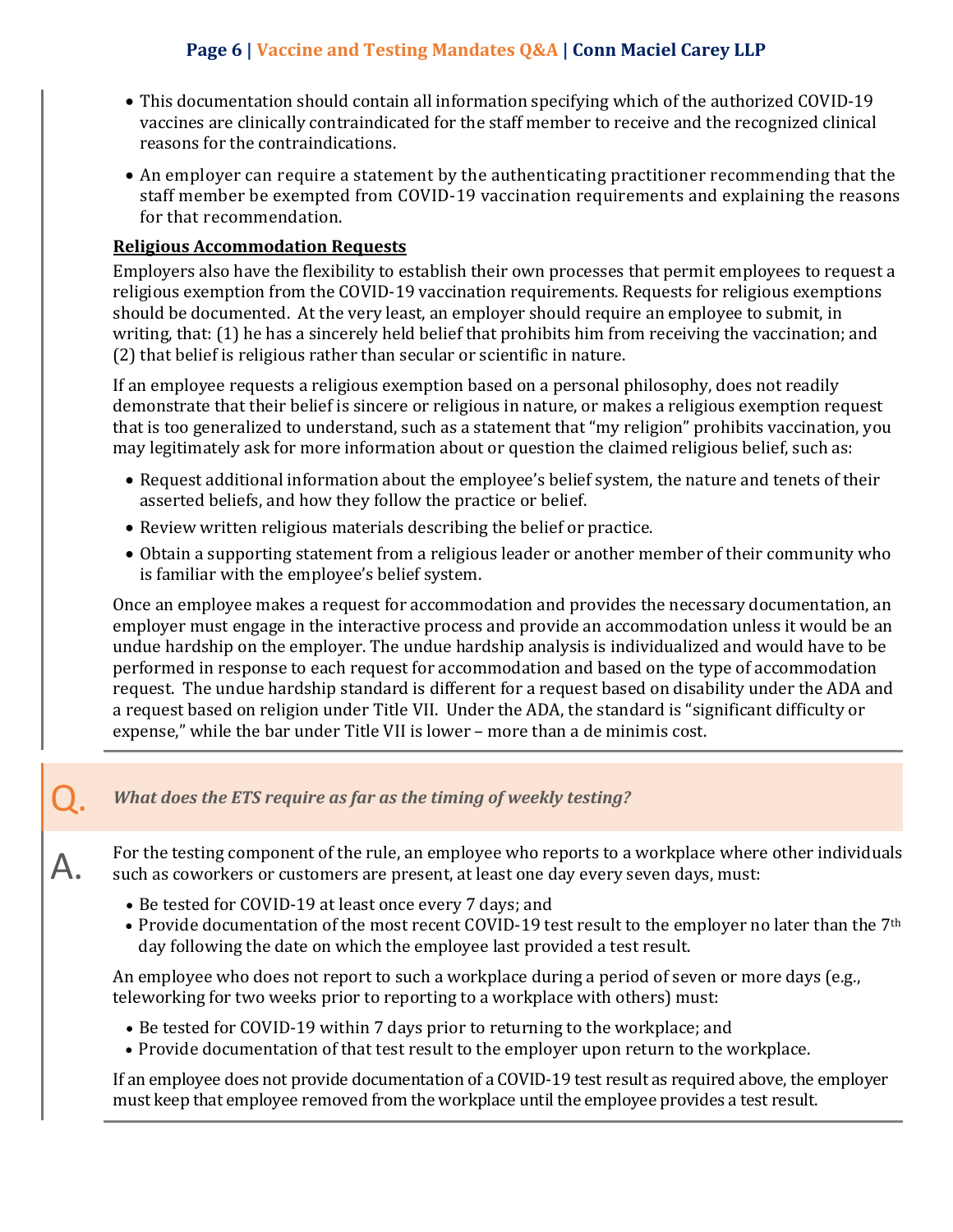# **Page 7 | Vaccine and Testing Mandates Q&A | Conn Maciel Carey LLP**

What forms of testing are acceptable to meet the weekly testing requirement for ETS compliance? PCR, Rapid Antigen tests, and NAATs are acceptable but antibody tests are not. The ETS provides three criteria:<br>• Cleared, approved, or authorized (including EUA) by FDA to detect current infection with SARS-CoV-2 virus • Administered in accordance with the authorized instructions • Not both self-administered and self-read, unless observed by the employer or an authorized telehealth proctor. The FDA authorizations for specific tests can be found at these links: FDA approved antigen-diagnostic-tests and FDA [approved molecular-diagnostic-tests.](https://www.fda.gov/medical-devices/coronavirus-disease-2019-covid-19-emergency-use-authorizations-medical-devices/in-vitro-diagnostics-euas-molecular-diagnostic-tests-sars-cov-2) Under the ETS, there are four acceptable testing methodologies - some where the employer is involved, and others where third parties provide oversight or proctoring: • Tests with specimens collected at home or on-site that are processed by a laboratory (individually or pooled) • Proctored over-the-counter (OTC) tests • Point of care (POC) tests • Tests where specimen collection and processing are either done or observed by an employer that has a CLIA certification Can an employer use pool testing to meet the requirements of the ETS? A. In the Preamble to the ETS, as well as in a FAQ, OSHA explains that an employer can meet the weekly testing requirement under 1910.501(g)(1) using what it refers to as "pooling," "pool testing," or "pooled testing." Pooling is combining the same type of specimen from several people and conducting one laboratory test on the combined pool of specimens. If this approach is used and the test result comes back negative, then per OSHA's guidance in the Preamble, all the specimens in the test can be presumed negative and the documentation of that negative test result can serve as the necessary documentation for each employee included in the pool for the week. It the result of the test is positive, each of the original specimens collected for the pool must be tested individually to determine which specimens are positive or negative. And if the original specimens are insufficient for certain workers, those workers would need to be immediately re-swabbed and tested. Where the pooling results in a positive test result, the employer would have to maintain the individual test results from the subsequent individual specimen testing for each employee included in the pool. Potential advantages of this are that it could preserve testing resources, reduce the amount of time required to perform testing of large groups, and lower the overall cost of testing, particularly if the results are generally coming back negative. However, OSHA does specify in the Preamble that only certain tests have been authorized to be used for pool testing and the testing must follow CDC and FDA procedures in how it is implemented (as should every other test used for weekly testing). **Testing availability is a huge concern. If an employer is not able to obtain a sufficient number of**<br>**COVID-19 tests and/or employees are not otherwise able to access COVID-19 testing or promptly**<br>**COVID-19 tests and/or e** *COVID-19 tests and/or employees are not otherwise able to access COVID-19 testing or promptly receive testing results, would employers have to bar workers if they don't provide a test result?* As an initial matter, OSHA has asserted its belief that there will be adequate testing resources to meet the needs of the ETS.<br>The Biden Administration has outlined specific steps taken to ensure that there are sufficient meet the needs of weekly testing. For example, the Biden Administration has procured "nearly \$2 billion in rapid point-ofcare and over-the-counter at-home COVID tests" and plans to "ensure a broad, sustained industrial capacity for COVID-19

To the extent employers or employees cannot feasibly access testing despite good faith efforts, OSHA expressed that it would exercise some enforcement discretion; i.e., if an employer can show a good faith effort to procure tests, it would likely be able to rely on the guidance provided by OSHA on this issue in its FAQs.Specifically, in FAQ 6.L, OSHA explains that if an employer is unable to comply due to inadequate test supply or laboratory capacity, it would look at the employer's good faith efforts in attempting to comply with the standard. OSHA would likely expect to see evidence of the effort made to obtain testing, and if that is demonstrably infeasible, would expect to see implementation of interim, alternative measures; e.g., use of more substantial respiratory protection, greater use of remote work, further isolating/distancing workers unable to provide test results, etc.Se[e OSHA FAQ 6.0.](https://www.osha.gov/coronavirus/ets2/faqs)

test manufacturing." Moreover, several retailers nowsell at-home rapid tests generally available to the public.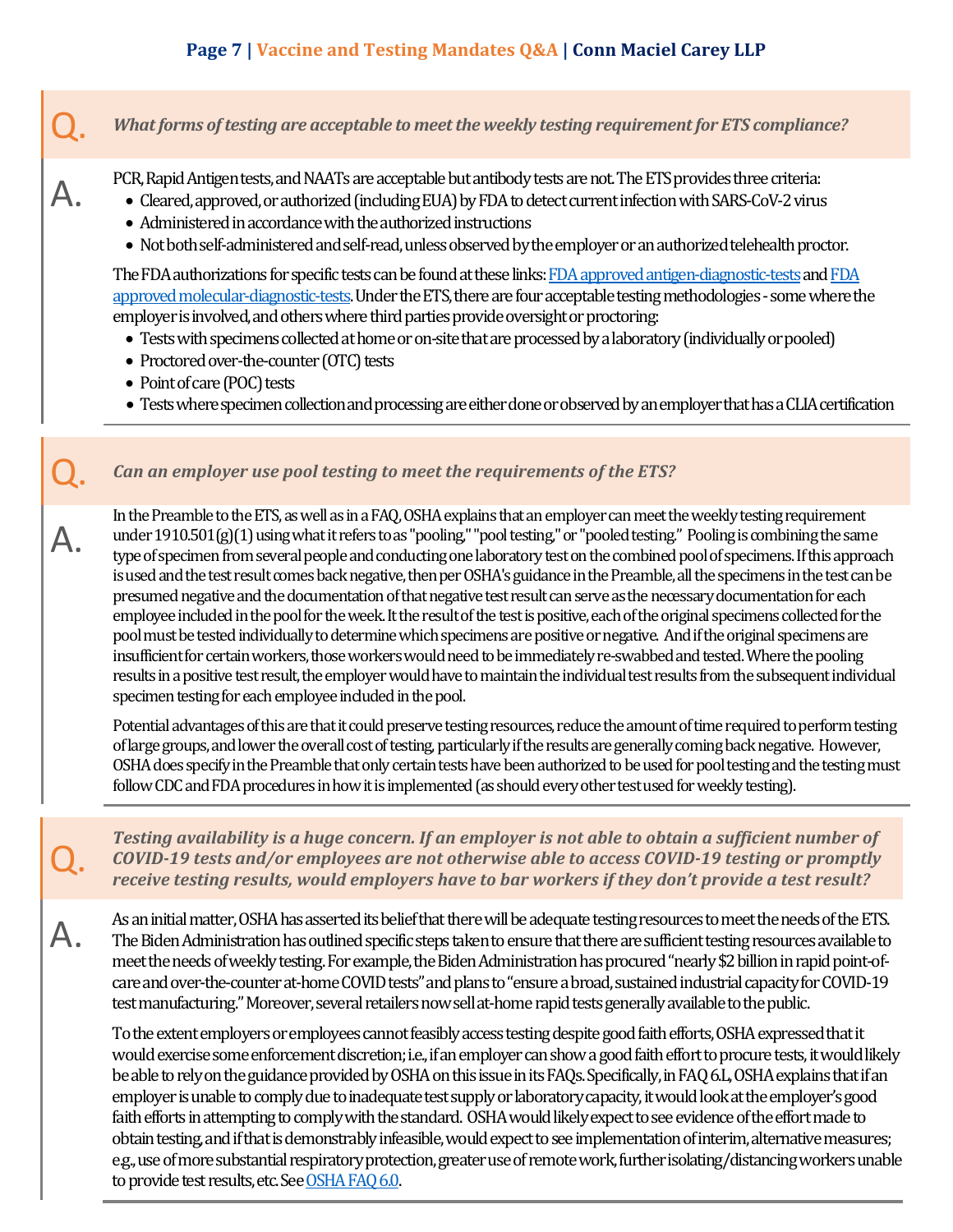## **Page 8 | Vaccine and Testing Mandates Q&A | Conn Maciel Carey LLP**

Q. *Who will be responsible to pay for the weekly testing for an employee who declines vaccination?*

Under the ETS, the cost burden for weekly testing of unvaccinated workers does **<u>not</u>** fall to the employer.<br>The ETS explicitly states that it "does not require the employer to pay for any costs associated with testing The ETS explicitly states that it "does not require the employer to pay for any costs associated with testing." However, the Rule does contain an important caveat: costs of testing may be the responsibility of the employer if required by "other laws, regulations, or collective bargaining agreements or other collectively negotiated agreements." And, of course, the ETS explains that makes clear that it does not prohibit an employer from paying for testing.

Per that important exception in the ETS, many employers may have to pay the costs associated with testing required by the ETS despite the ETS's explicit statement. For instance, if weekly testing is an accommodation to a vaccine mandate, then the employer must likely bear the costs for that testing. Generally, under the Americans with Disabilities Act and Title VII of the Civil Rights Act, which govern disability and religious accommodations respectively, the employer bears the cost of an employee's reasonable accommodation. Thus, to the extent an employer determines that weekly testing is a reasonable accommodation to vaccination, they would likely have to pay for costs associated with that weekly testing. Note that testing is not the only accommodation an employer can opt for in this circumstance. Upon evaluating whether testing is a reasonable accommodation, an employer may determine that testing creates an undue hardship and thus, not be required to provide testing as a reasonable accommodation.

There are also several states that have laws prohibiting employers from requiring that employees bear the cost burden for medical testing and/or medical evaluations. For example, in Virginia there is a generally applicable law that prohibits any employer from requiring that an employee pay for the cost of a medical examination or furnishing medical records required by the employer as a condition of employment. See § 40.1-28 of the Code of Virginia. Kentucky, California, Illinois, and several other states have similar laws. It's unclear at this time how each individual state will interpret these laws in the context of the ETS, particularly as the Federal Government is the entity mandating COVID-19 testing, but the law may require employers pay in these states. Notably, some states, like North Dakota, have already started to address the cost burden issue created by these laws in the context of the ETS. North Dakota has proposed an exception to its law for medical exams required to comply with federal law, among other things.

In addition to these types of state laws, some states also have their own OSHA state plans and can decide how to implement the requirements of the ETS if the way it is implemented by the state is "as effective as" the Federal ETS. This gives OSHA state plan states some discretion in the form it passes its own ETS, including whether to put the cost burden of weekly testing on the employer. It's likely that at least some of the OSHA state plan states, like California OSHA ("Cal/OSHA"), will shift the cost burden to the employer. Based on the way Cal/OSHA has implemented its own COVID-19 emergency temporary standard, we anticipate that California employers are going to be responsible to pay for testing, and that employers will also be expected to pay for the time employees spend getting tested. Under Cal/OSHA's existing COVID-19 ETS, when employees are required to be provided testing by the employer (e.g., in the context of a close contact exposure at work or an outbreak in a discrete work area), California employers are required to "make COVID-19 testing available at no cost, during paid time…." Under the Cal/OSHA ETS, the employer may make such testing available in the workplace or offsite, but where the employer sends an employee for testing offsite, the employer must pay the employee's wages for time spent being tested (including time traveling to/from the testing site) as well as reimburse the employee for any related travel expenses, i.e., mileage reimbursement if driving personal vehicle or cost for public transportation.

Finally, employers may be responsible for costs associated with weekly testing under a collective bargaining agreement or if the individual employer decides to take on the cost burden to more effectively control how the testing requirement is implemented for its employees.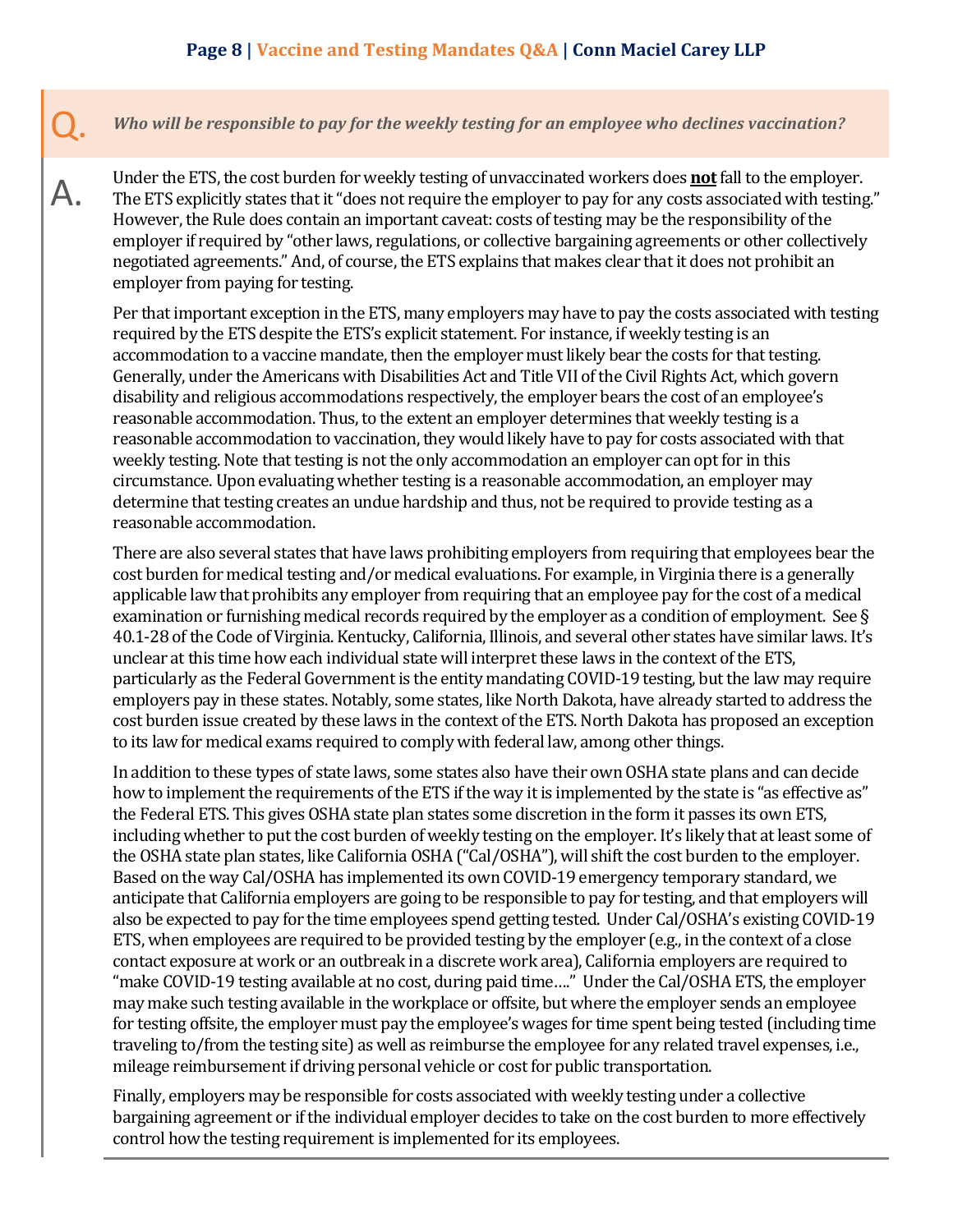# **Page 9 | Vaccine and Testing Mandates Q&A | Conn Maciel Carey LLP**

Q. *If employers use over-the-counter ("OTC") tests to meet the weekly testing requirement, must they observe the employee administering the test or reading the test results or both?*

Likely both. Under 1910.501(c), OSHA defines COVID-19 test as "a test for SARS-CoV-2 that is...(iii) not self-administered<br>A and self-read unless observed by the employer or an authorized telehealth proctor." Although the (iii) could be interpreted to mean that employers need only observe either an employee's administration of the test or the reading of a test result, it seems that OSHA meant employers must observe both the administration and reading of the test. And this interpretation is important in evaluating whether using OTC tests is a viable option for an employer.

The bolded language following the confusing "Not both self-administered and self-read" language supports the reading that both specimen collection (i.e., administration) and processing (i.e., reading) must be observed by the employer. The ETS preamble, further clarifies this interpretation.:

"[t]o be a valid COVID-19 test under [the] standard, a test may not be both self-administered and self-read unless observed by the employer or an authorized telehealth proctor. OSHA included the requirement for some type of independent confirmation of the test result in order to ensure the integrity of the result given the [']many social and financial pressures for test-takers to misrepresent their results[']. This independent confirmation can be accomplished in multiple ways, including through the involvement of a licensed healthcare provider or a point-of-care test provider. If an over-the-counter (OTC) test is being used, it must be used in accordance with the authorized instructions. The employer can validate the test through use of a proctored test that is supervised by an authorized telehealth provider. Alternatively, the employer could proctor the OTC test itself."

First, allowing an employee to self-administer a test, while having an employer observe the reading of the test result (or vice versa), could still frustrate OSHA's purpose for the requirement. That is, if an employee self-administers, he might do so incorrectly (perhaps purposely), in which case, even if the employer observes the reading of the test result, that reading could be inaccurate. Similarly, if an employer observes only the employee's administration of the test, and confirms that the employee administered correctly, but allows the employee to read the test result on his/her own, the employee could (intentionally or unintentionally) convey inaccurate results. As such, the only true "independent confirmation of [a] test result in order to ensure the integrity of the result" is for an employer to observe both the administration and reading of the test.

Also, the use of the word "proctor" is telling because proctoring in the context of COVID-19 testing typically refers to the process by which a telehealth provider instructs the person taking the test, in a step-by-step manner, on how to conduct the test. For example, FDA EUA letters for certain tests specifically state that they must "be performed only with the supervision of a telehealth proctor." Typically, the packaging and the instructions indicate that the person taking the test should not open the box until instructed to do so by the proctor and the proctor provides real-time instructions to complete the test, observing the testing process. At the end, the person taking the test is provided with an email of the results. Although an employer's obligation in this context is technically to observe, not proctor, it can be inferred that OSHA intended employers' observation of testing to encompass the same role as that of a telehealth provider (i.e., administration and reading).

Additional language in the preamble, particularly the excerpt highlighted below, seems to suggest that the "either/or" reading (i.e., that employers need only observe either an employee's administration or reading of a test) is not what was intended:

Employers have the flexibility to select the testing scenario that is most appropriate for their workplace…**Other employers may simply require that employees perform and read their own OTC test while an authorized employee observes the administration and reading of the test to ensure that a new test kit was used and that the test was administered properly (e.g., nostrils were swabbed), and to witness the test result. Due to the potential for employee misconduct (e.g., falsified results), tests that are both self-administered and self-read are not acceptable unless they are observed by the employer** or an authorized telehealth proctor.

Thus, based on the guidance provided, for an OTC self-administered and self-read test to meet the weekly testing requirement under the ETS, an employer must observe both the administration of the test and reading of the result.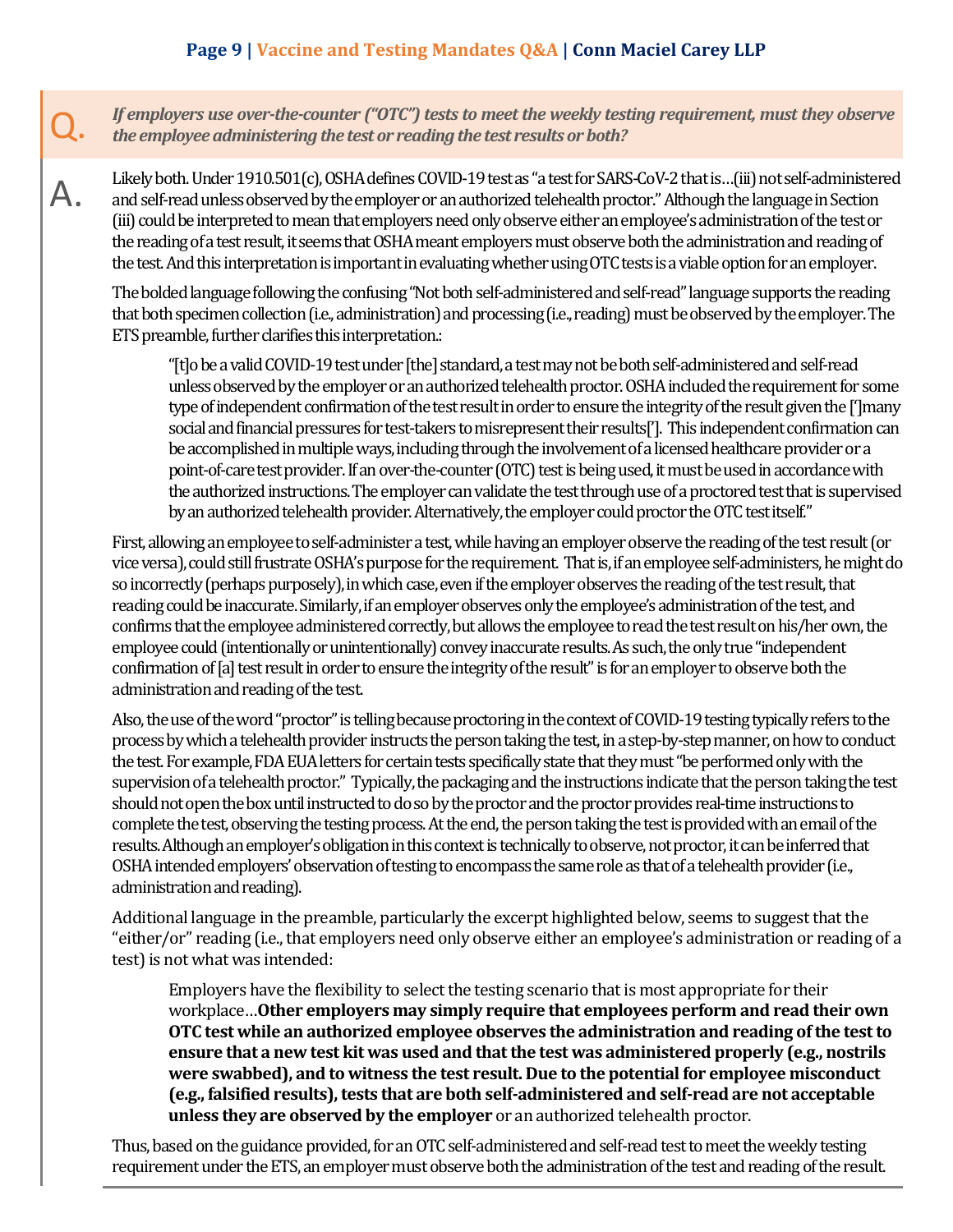## Q. *What documentation is required to verify vaccination status?*

Employers must maintain a record of each employee's vaccination status and must preserve acceptable proof of<br>A. vaccination for each employee who is fully or partially vaccinated. The employer must maintain "a roster of e employee's vaccination status." The ETS provides that all employers must determine employees' vaccination status, and that the "must require each vaccinated employee to provide acceptable proof of vaccination status…." Acceptable proof of vaccination status is:

- 1. the record of immunization from a health care provider or pharmacy;
- 2. a copy of the COVID-19 Vaccination Record Card;
- 3. a copy of medical records documenting the vaccination;
- 4. a copy of immunization records from a public health, state, or tribal immunization information system; or
- 5. a copy of any other official documentation that contains the type of vaccine administered, date(s) of administration, and the name of the health care professional(s) or clinic site(s) administering the vaccine(s)."

Self-attestation is not outright excluded under the ETS. The rule provides that "in instances where an employee is unable to produce acceptable proof of vaccination as listed above, an employer can accept a signed and dated statement by the employee:

- o attesting to their vaccination status (fully vaccinated or partially vaccinated);
- o attesting that they have lost and are otherwise unable to produce proof required by this section; and
- o including the following language: *'I declare (or certify, verify, or state) that this statement about my vaccination status is true and accurate. I understand that knowingly providing false information regarding my vaccination status on this form may subject me to criminal penalties.'"*

The self-attestation should include the employee's best recollection about the type of vaccine administered, the date(s) of vaccination, and the name of the healthcare provider or site administering the vaccine(s).

An important caveat to all of this is that if an employer ascertained employee vaccination-status prior to the effective date of the ETS through any other form of attestation or proof, and retained records of that ascertainment, the employer is exempt from these verification requirements for each employee whose fully vaccinated status has been documented prior to the effective date of this section.

Each covered employer must also generate and maintain a roster of each employee's vaccination status. The roster must list all employees and clearly indicate whether they are (a) fully vaccinated, (b) partially vaccinated, (c) not fully vaccinated because of a medical or religious accommodation, or (d) not fully vaccinated because they have not provided acceptable proof of their vaccination status.

Q. *Does an employer requiring an employee to share his/her vaccination status violate HIPAA regulations?*

No, for most employers. The HIPPA privacy standard prohibits the release of protected health information by healthcare providers, health plans, and healthcare clearinghouses to third parties without the consent of the patient. HIPPA does not regulate whether an individual can be required to answer questions by his/her employer about his/her own vaccination status, or any other health issue. There are limits under the ADA about healthrelated information that employers may request from their employees, but EEOC has verified that during this pandemic, because of the direct threat to the workplace that spread of COVID-19 presents, employers may lawfully request/require information about employees' vaccination status under the ADA. That being said, information about an employee's COVID-19 vaccination, as well as the results of testing, would be considered confidential medical information under the ADA, and the ADA requires an employer to maintain the confidentiality of employee medical information, such as documentation or other confirmation of COVID-19 vaccination and testing results. TO preserve confidentiality, such documentation must be stored separately from the employee's personnel files and access to that documentation must be limited.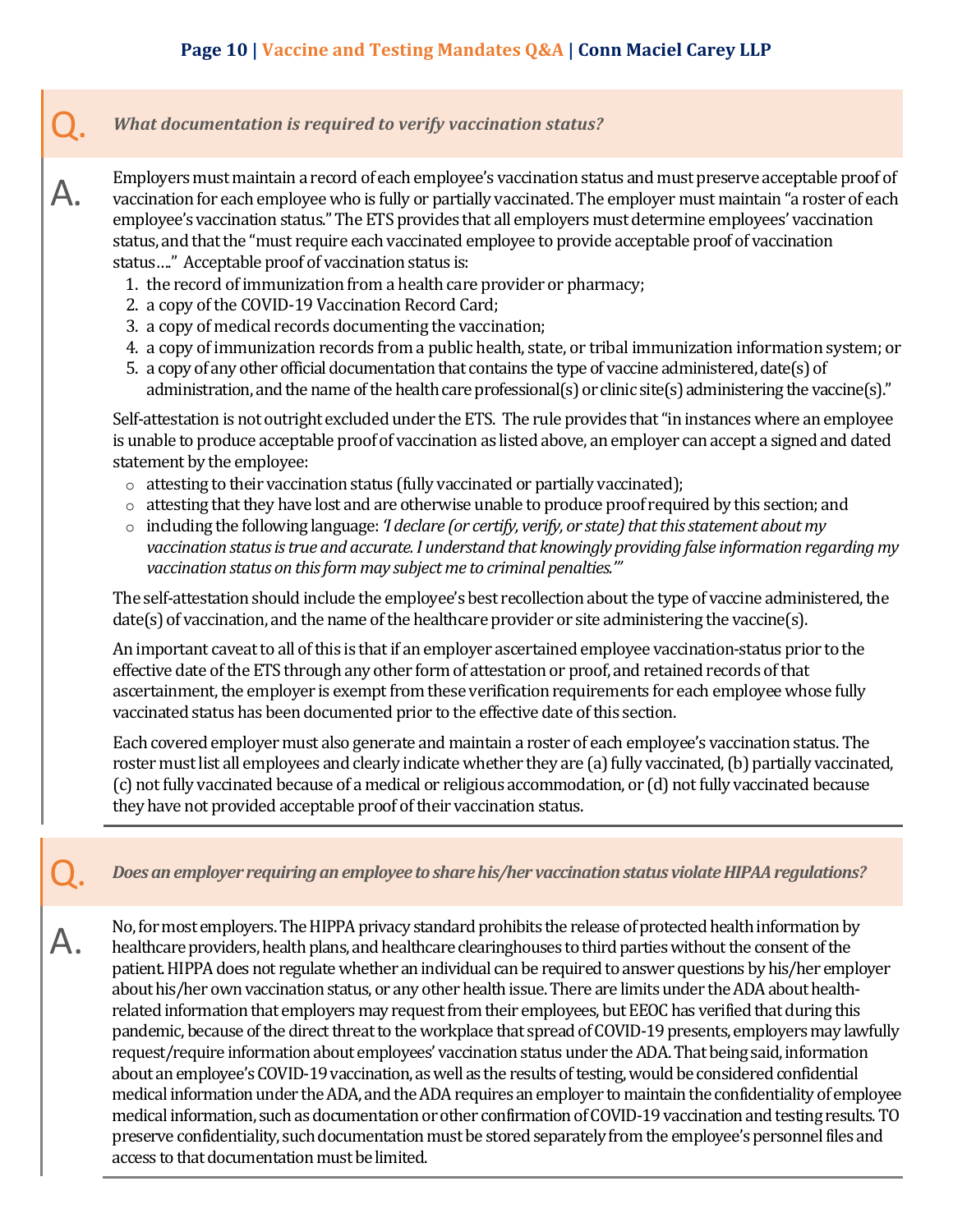# **Page 11 | Vaccine and Testing Mandates Q&A | Conn Maciel Carey LLP**

## Q. *What information is required to be included in documentation collected and maintained for weekly testing results?*

- **A.** Documentation of testing results must contain the following information:<br>• Information that identifies the worker (i.e., full name plus at least one other identifier, such as date of birth)
	- Specimen collection date
	- Type of test
	- The entity issuing the result (e.g., laboratory, healthcare entity)
	- Test results

If the employer observes its employees completing OTC tests to meet the weekly testing requirement, they will still need to document the results of the testing with all this same information.

## What documentation is required to verify a negative COVID-19 test result?

As we anticipated, the rule does NOT allow self-attestation for negative test results. As we noted above, a COVID-19 test<br>Cannot be self-administered and self-read without independent confirmation/observation of the resul or a healthcare provider. OSHA cites the "many social and financial pressures for test-takers to misrepresent their results" as justification for requiring independent confirmation of results.

Like verifying vaccination statuses, employers are expected to observe in some form a test result, and the ETS outlines methods for which employers can independently confirm the results of COVID-19 testing, including reliance upon testing by healthcare providers or requiring employees to conduct and read the test results under the observation of an authorized employee or telehealth proctor. Further "[e]xamples of tests that satisfy this requirement include tests with specimens that are processed by a laboratory (including home or on-site collected specimens which are processed either individually or as pooled specimens), proctored over-the-counter tests, point of care tests, and tests where specimen collection and processing is either done or observed by an employer."

The ETS requires employers to specify in their Vaccination, Testing, and Face Covering Policy how testing will be conducted (e.g., testing provided by the employer at the workplace, employees independently scheduling tests at point-of-care locations, etc.) and how employees should provide their COVID-19 test results to the employer (e.g., an online portal, to the human resources department, etc)*.*The second part is how employers will obtain the documentation necessary to verify the negative result, including ensuring that the information required to be in such documentation, as referenced above, is present.

Q. *How long must an employer retain documents generated or obtained to verify vaccination status or test results?*

The ETS expressly excludes from OSHA's 30+ year record-retention requirement for employee medical<br>records the records that are generated or obtained to prove compliance with the ETS (i.e., vaccination records, the vaccination roster, and documentation of negative test results). Interestingly, the way the ETS addresses this is by declaring all such records to be Employee Medical Records covered by OSHA's regulation for Access to Employee Medical Records (1910.1020) but declares that "these records … are not subject to the retention requirements of § 1910.1020(d)(1)(i) but must be maintained and preserved while [the ETS] remains in effect." In other words, they must only be maintained for the life of the ETS.

Because they are still considered employee medical records, they also need to be maintained as confidential, i.e., they must be retained in a file separate from an employee's general personnel file and access to such documentation must be limited (i.e., kept in a lockable file cabinet, electronically stored in password protected files, etc.).